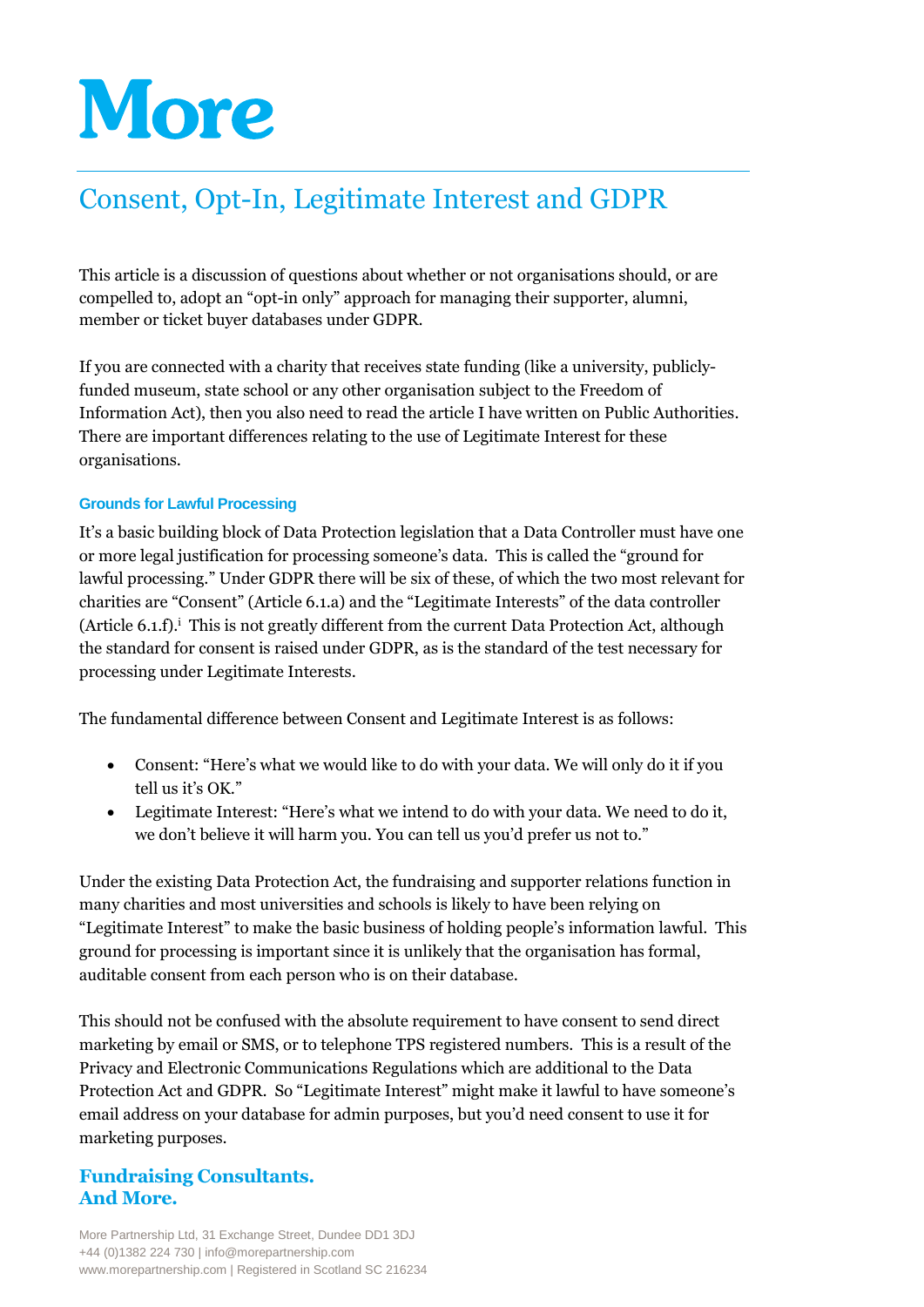#### **What is the implication of using Consent (or Opt-In) only?**

The spotlight on the fundraising world over the last 24 months has pushed many charities to decide only to process people's data if they have formal, auditable consent. The shorthand name that has been used for this is "opt-in only" but really it is about consent. Deciding to go to "opt-in only" is, in effect, a voluntary decision to use consent (freely given, informed, specific consent) as their only ground for lawful processing.<sup>ii</sup>

Organisations which choose to take this route are likely to end up with a much smaller core of very committed supporters, since "opt-in only" will require them to stop processing data for anyone who does not respond to a request for consent to process data. iii

On the positive side, Consent means that the charity knows that it is ok to process the individual's data and has the confidence that the individual knows and is happy with what will be done with it. This is why some say that Consent is the "safest" way of processing people's data. The chance of regulatory action is very low indeed. If someone complains about the way their data is being used, the response would be "but we explained to you what we do with your data and you told us we could." This is why ICO and the Fundraising Regulator like Consent so much.

But even the Information Commissioner's Office themselves have said that consent is not always appropriate or easy to obtain. And it may be that organisations do not want to risk the significant attrition that will come from relying on consent as the only ground for processing.

This is especially the case for those whose relationship with an organisation is a lifelong one which may mature and develop as time goes on. At the age of 22, it may be that Facebook and WhatsApp are all that's needed to keep in touch with University friends, and a core connection with the university itself seems unnecessary. By the age of 40 this may have changed. But by this point, on a Consent-only model, the university and the alum may well have lost touch and so the former student will be unable to receive what might have been a welcome invitation to re-engage, come to an event or support an initiative. The same could be said of connections between supporters and causes related to life-defining events, like the illness or death of a close friend or relative, and of deeply held political, social or religious convictions.

#### **Identifying potential donors**

Many charities now have established relationships with major donors, and others are setting up major gifts functions. This form of fundraising relies on considerable depth of relationship between charity and donor. While a small number of charities have received entirely unsolicited large gifts, most do not and they are few and far between. For this reason, "consent-only" is not logically possible in this realm of fundraising. Potential donors have to be identified.

Major gifts fundraising relies on the ability to approach someone who may be interested in a cause, and to give them opportunities to find out if this is correct. You can't ask someone for consent before you've communicated with them, let alone worked out who they are. Major Gifts fundraising will always rely, at least to an extent, on something other than pre-gathered consent.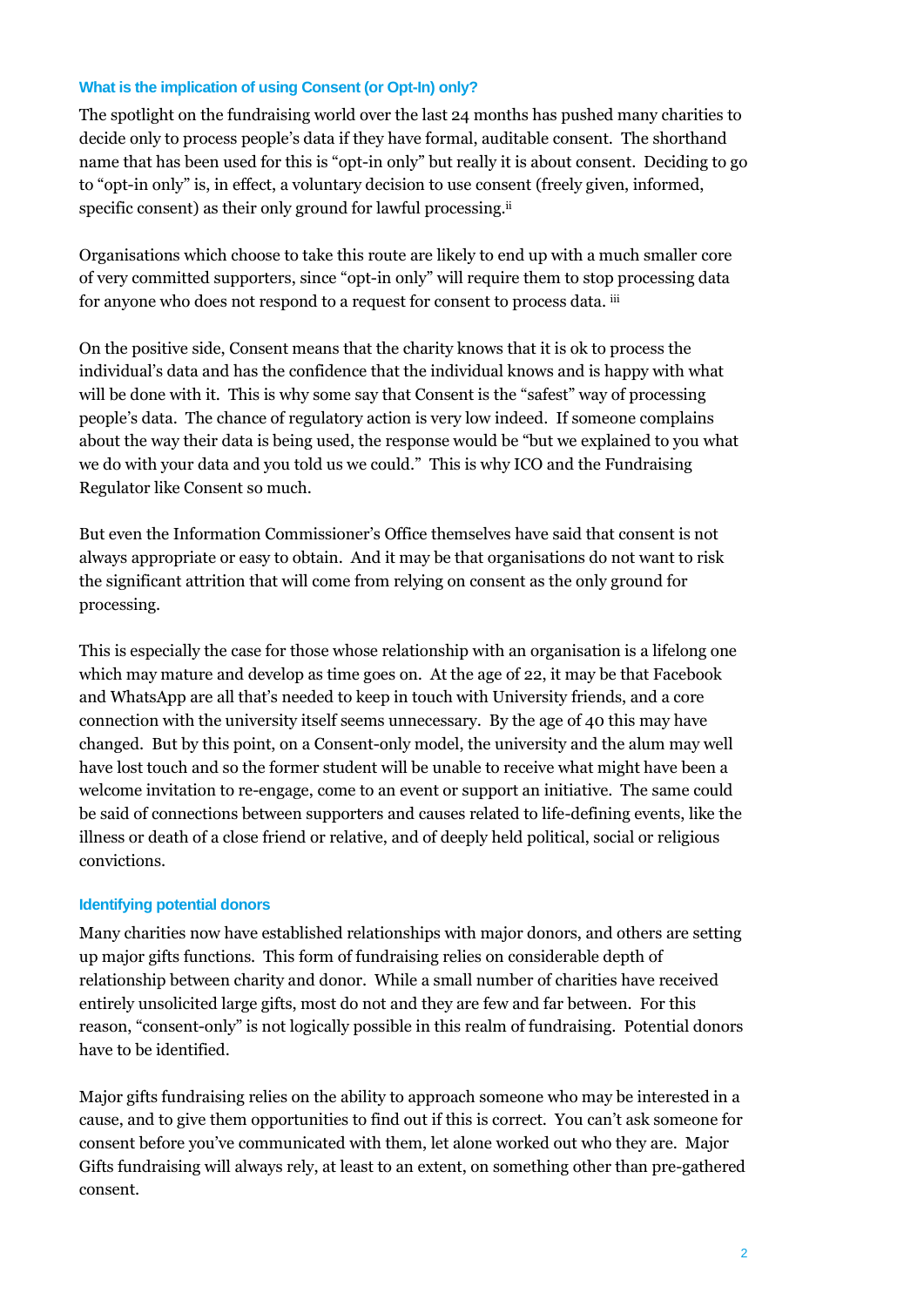#### **So, if not Consent, what about Legitimate Interest?**

Remember that under Legitimate Interest, an organisation is saying "Here's what we intend to do with your data. You can tell us if you'd prefer us not to." So how do you do that? A good privacy notice is essential, but additionally, GDPR will require an organisation which relies on Legitimate Interest to ensure that the processing is necessary, and that the organisation's interests are not overridden by *"the interests or fundamental rights and freedoms of the data subject which require protection of personal data."* GDPR Recital 47 provides more information. This is a more testing requirement than under the Data Protection Act, but the same recital goes on to suggest that circumstances under which this might be reasonable include *"where there is a relevant and appropriate relationship between the data subject and the controller…"* The recital is clear that direct marketing can be carried out as a legitimate interest.

So how would you judge whether or not you've upheld a person's interests or fundamental rights and freedoms? The ICO provides information about how to conduct a Privacy Impact Assessment (PIA), which is an optional but robust way of making this judgement. Another important criterion is to ask whether or not the person is expecting the kind of processing which you say is in your Legitimate Interest. There is plenty of evidence to show that high net worth individuals are not surprised to be approached by charities, and indeed are put off by naïve, ill-prepared approaches.<sup>iv</sup> And, once again, your case will be significantly enhanced if your rationale for processing is documented.

Bear in mind that your interest and those of the data subject do not have to align. ICO quotes the legitimate example of a debt collection agency using Legitimate Interest as the ground for processing as they pursue a debtor who has interests which are manifestly not aligned with that of the agency!<sup>v</sup>

#### **When can't we use Legitimate Interest?**

You can't use Legitimate Interest to make marketing telephone calls to TPS-registered phone numbers, and you can't use it to send marketing emails and SMS messages at all. You need consent to do this.

You'd also need consent if you were going to do something people wouldn't expect. So if you wanted to share your data with another charity or sell it to someone, then unless you could show people expected it and they knew about it, you'd need consent.

You also need consent to process certain categories of sensitive data – religious and political affiliation, sexual orientation and health information and so on. Here, legitimate interest is not enough. Some people think that financial information is sensitive. While ICO has argued that collecting financial information is intrusive, it is not, in law, classified as sensitive.

#### **So, can't we just keep on relying on Legitimate Interest and ignore all this stuff about "Opt-In"?**

There will be times when it's OK to rely on legitimate interest and times when it won't be. If you are doing something the person didn't know you were doing and wouldn't expect, and especially if you thought they would be upset by it, then you shouldn't rely on legitimate interest. But if your privacy notice is in order, and you know you've communicated it to people and can show that you've thought about how you've balanced your needs and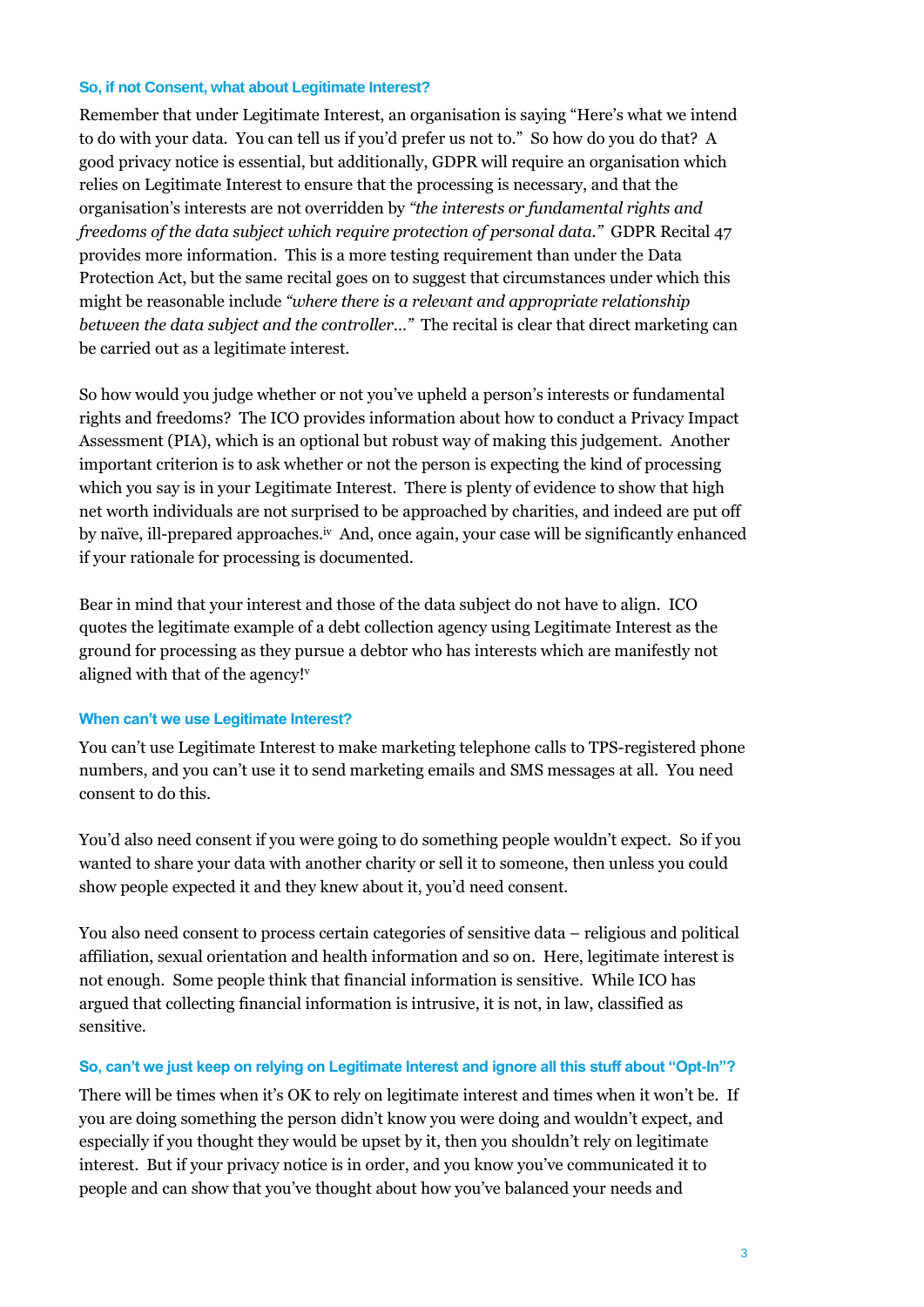legitimate interest with the *"interests and fundamental rights"* of the data subject, then in many circumstances you should be able to.

#### **What about Prospect Research and Wealth Screening?**

An argument might go as follows: you have told people in your privacy statement that you will be using their data to wealth screen and do prospect research, since this will serve the needs of the charity, ensure that the communication and approaches they receive will be appropriate to them and you've judged that it will not cause them harm. You've made it clear how they can ask you not to do this. You've backed this up with a written Privacy Impact Assessment, which showed that the change in your fundraising behaviour towards 98% of the people you wealth screen will be zero (since they won't match a wealth screen), and the 2% where your fundraising behaviour is changed would not be surprised at this. This seems to me to fit all the criteria for lawful processing under the Legitimate Interest ground for processing. You need to do it, and they know about it, can opt-out and are not harmed by it.

However, this still doesn't address ICO's assertion in their paper for the 21 February 2017 conference that Principle 2 may be breached by using data from, for example, Companies House or from Twitter. They argue this is beyond people's expectation, because data use by the charity is a different purpose than the one for which the information was put in the public domain, on Companies House or Twitter. Therefore, ICO argues, the provision of a privacy notice by the charity doesn't make fair that which they regard as inherently unfair. However, this assertion must be seen in the context of Twitter's own privacy policy which says *"What you share on Twitter may be viewed all around the world instantly. You are what you Tweet!"*. So the question is, would company officers or Twitter users be surprised that the publicly available information at Companies House or on Twitter has been read and used by a charity doing respectful prospect research? If the answer is "yes" then the processing may breach Principle 2. If the answer is "No" then it probably doesn't.

#### **Where does this leave us?**

Unless what you are doing is wholly unexpected by the data subject, there doesn't seem to be any compelling generic reason for choosing "Consent" as your ground for lawful processing of your core supporter/alumni/member/ticket-buyer database. This same point has been argued also by Ken Burnett on the  $7<sup>th</sup>$  April in the 101 Fundraising blog.<sup>vi</sup>

I also believe that Legitimate Interest should provide grounds for lawful processing in respect of Prospect Research, and probably wealth screening as well. But I know I am at odds with the Information Commissioner on the latter at least.

#### **So, what to do?**

- Carry out Privacy Impact Assessments. They are a methodological way of looking at what processing happens and its impact on people.
- Revise Privacy Notices and make them as full as reasonably possible, and written in a way which explains what processing is all about.
- Read Tim Turner's excellent guidance on Fundraising and Data Protection. Tim runs a blog in which he makes his views about privacy law very clear. He has been very critical of charities in the recent past and has engaged in, let's say, a robust fashion on Twitter with those including me who sought to defend them. But his explanation of the way the law works is second to none, and where he disagrees with the Information Commissioner,